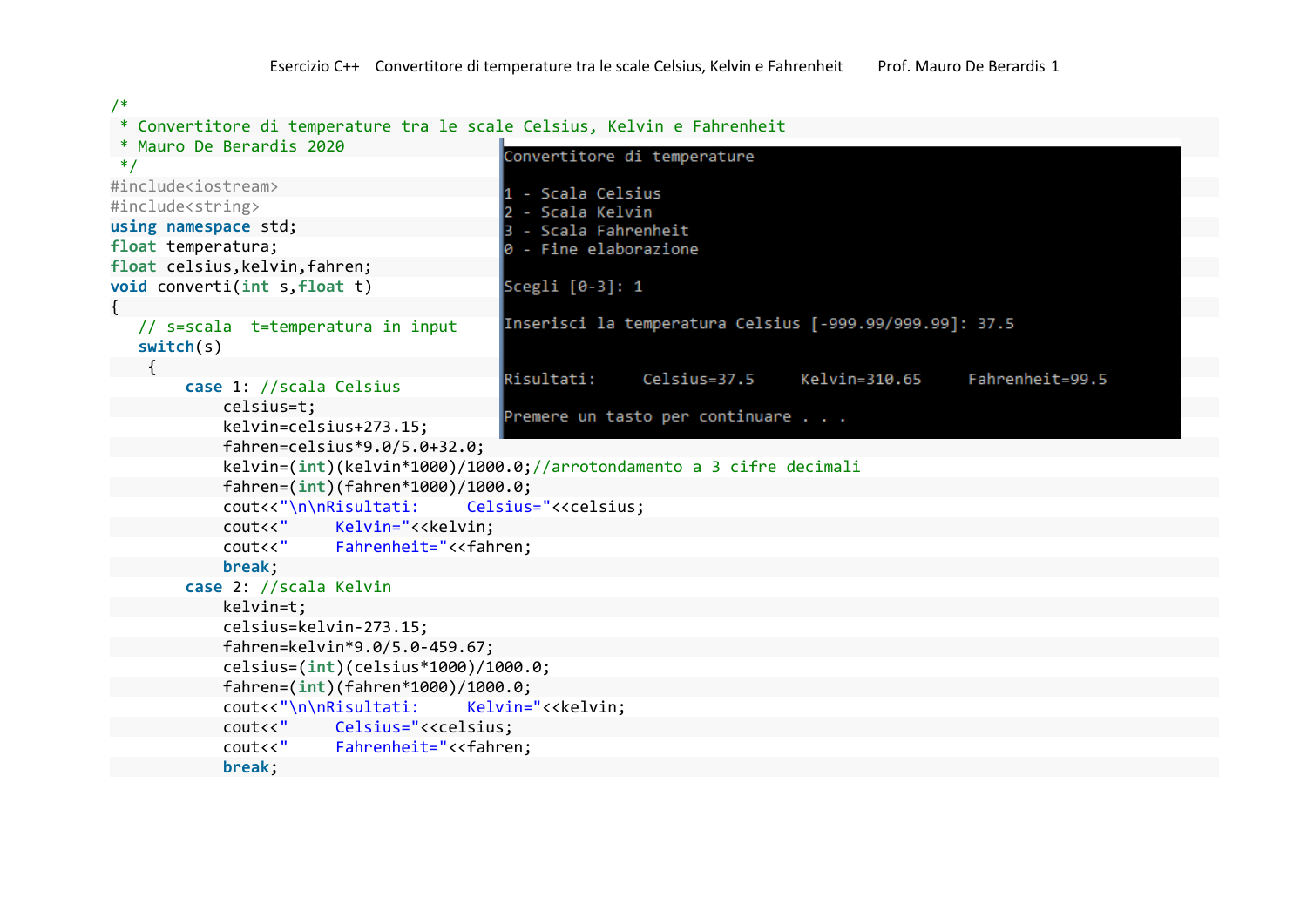```
 case 3: //scala Fahrenheit
           fahren=t;
           celsius=(fahren-32)*5.0/9.0;
           kelvin=5.0/9.0*(fahren-32)+273.15;
           celsius=(int)(celsius*1000)/1000.0;
           kelvin=(int)(kelvin*1000)/1000.0;
           cout<<"\n\nRisultati: Fahrenheit="<<fahren;
           cout<<" Celsius="<<celsius;
           cout<<" Kelvin="<<kelvin;
           break;
   } // chiude switch(s)
} // chiude converti()
```

```
int main()
```

```
{
```

```
while(1) // loop generale-----
{
  int scelta=0;
  do
  {
      system("cls");
      cout<<"Convertitore di temperature\n";
      cout<<"\n1 - Scala Celsius";
      cout<<"\n2 - Scala Kelvin";
      cout<<"\n3 - Scala Fahrenheit";
      cout<<"\n0 - Fine elaborazione";
      cout<<"\n\nScegli [0-3]: ";
      cin>>scelta;
  }while(scelta<0 || scelta >3);
 if(scelta==0)
  {
      cout<<"\n\nCiao";
      exit(0);
```

```
}
```